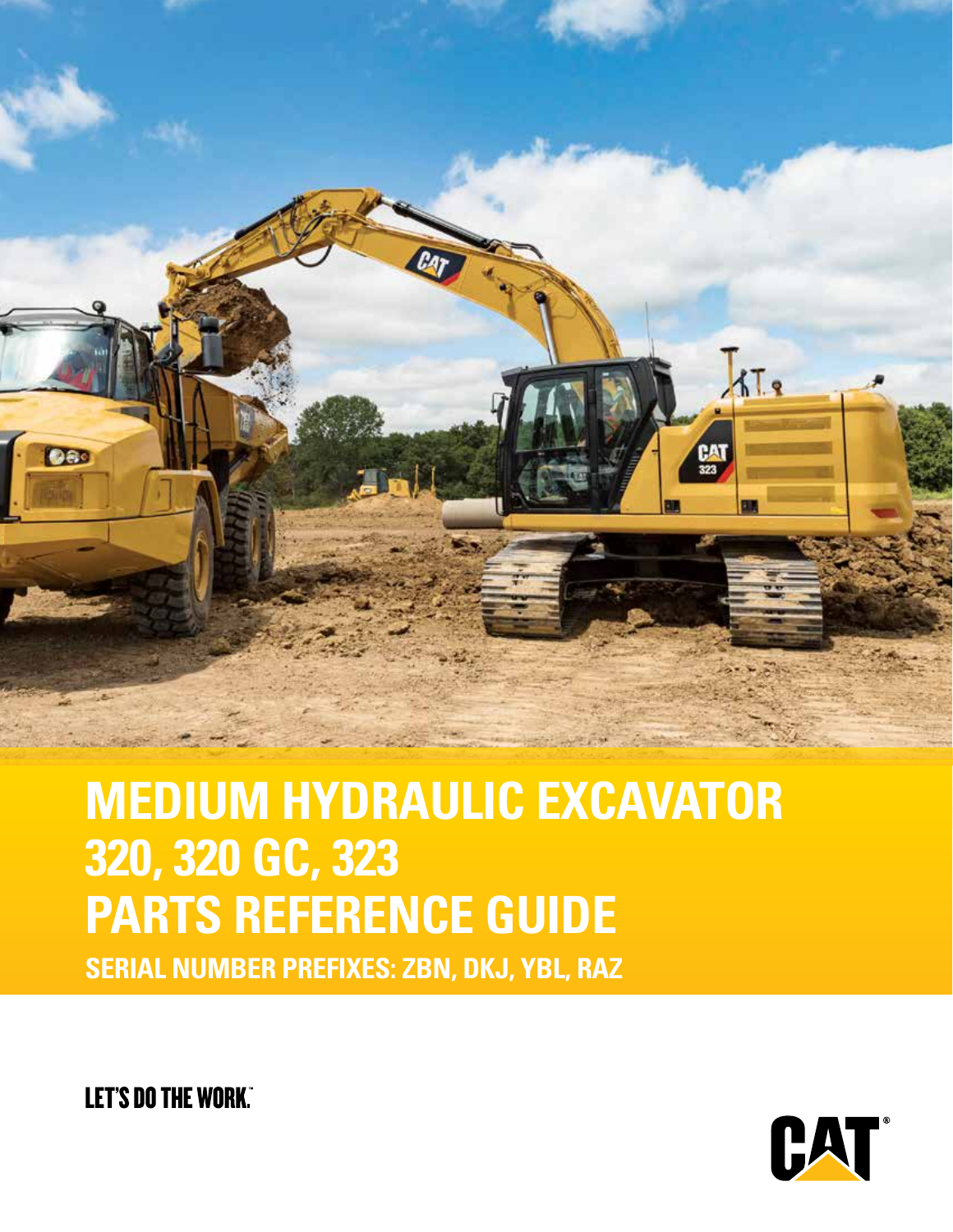| <b>SCHEDULED MAINTENANCE PARTS</b> |                            |
|------------------------------------|----------------------------|
|                                    | <b>GREASES</b>             |
|                                    | <b>PLANNED MAINTENANCE</b> |

This guide is designed to provide you with a quick reference for the parts and part numbers you need to keep your Cat medium hydraulic excavator running at peak efficiency. Always read and understand the machine's Operation and Maintenance Manual prior to performing any type of maintenance.

#### **MAINTENANCE**

Proactive preventative maintenance extends the life of your machine and protects your investment. Only Caterpillar knows Cat equipment's filtration and lubrication requirements and offers parts kits to match your machine's maintenance cycles.

#### **REPLACEMENT PARTS**

Proper maintenance minimizes the need for repair and replacement. In the event that replacement parts are required, the use of genuine Cat parts helps maximize machine performance and maintains high resale value. Other parts may not meet certain original equipment specifications.

Thank you for selecting the Cat**®** Medium Hydraulic Excavator.

## **PROTECT YOUR INVESTMENT WITH GENUINE CAT® PARTS**

#### **GREASES**



#### **STANDARD MAINTENANCE GREASES GREASES FOR UNIQUE APPLICATIONS AND ENVIRONMENTS**

| <b>Previous Cat Product Name</b> | <b>Cat Ultra5</b><br>Moly #1                         | <b>Cat Ultra5</b><br>Moly #2                         | <b>Cat Advanced</b><br>3 Moly                           | <b>Cat Arctic</b><br><b>Platinum</b>                               | <b>Cat Desert</b><br>Gold                                          | Cat<br><b>Multipurpose</b>          | <b>Hammer</b>                              |
|----------------------------------|------------------------------------------------------|------------------------------------------------------|---------------------------------------------------------|--------------------------------------------------------------------|--------------------------------------------------------------------|-------------------------------------|--------------------------------------------|
| <b>Current Cat Product Name</b>  | <b>Cat Extreme</b><br><b>Application</b><br>Grease 1 | <b>Cat Extreme</b><br><b>Application</b><br>Grease 2 | <b>Cat Prime</b><br><b>Application</b><br><b>Grease</b> | <b>Cat Extreme</b><br><b>Application</b><br><b>Grease - Arctic</b> | <b>Cat Extreme</b><br><b>Application</b><br><b>Grease - Desert</b> | <b>Cat Utility</b><br><b>Grease</b> | <b>Paste</b>                               |
| <b>Grade (NLGI)</b>              | 1                                                    | 2                                                    | 2                                                       | 0                                                                  | $\mathbf{2}$                                                       | $\mathbf 2$                         | $\mathbf 2$                                |
| <b>Melting Point C° (F°)</b>     | 260 (500)                                            | 260 (500)                                            | 260 (500)                                               | 230 (446)                                                          | 280 (536)                                                          | 260 (500)                           | 230 (446)                                  |
| Ambient Temperature C° (F°)      | $-35$ to $+40$<br>$(-31 to +104)$                    | $30$ to $+50$<br>(-22 to +122)                       | $-20$ to $+40$<br>$(-4 to +104)$                        | $-35$ to $+40$<br>$(-31 to +104)$                                  | $30$ to $+50$<br>$(-22 to +122)$                                   | $-30$ to $+40$<br>$(-22 to +104)$   | $-20$ to $+1100$<br>$(-4 to +2012)$        |
| <b>Base Oil Type</b>             | <b>Mineral</b>                                       | <b>Mineral</b>                                       | <b>Mineral</b>                                          | Semi-<br><b>Synthetic</b>                                          | <b>Mineral</b>                                                     | <b>Mineral</b>                      | <b>Mineral</b>                             |
| Color                            | <b>Dark Grey</b>                                     | <b>Dark Grey</b>                                     | <b>Dark Grey</b>                                        | <b>Dark Grey</b>                                                   | <b>Dark Grey</b>                                                   | <b>Blue</b>                         | <b>Bronze</b>                              |
| Cartridge (390 g / 14 oz)        | 452-5996                                             | 452-6001                                             | 452-6006                                                | 508-2184                                                           | 452-6016                                                           | 452-6011                            | 130-6951 (standard)<br>317-8491 (autolube) |
| Plastic Pail (5 kg / 11 lb)      |                                                      |                                                      |                                                         |                                                                    |                                                                    |                                     | 133-8807                                   |
| Plastic Pail (16 kg / 35 lb)     | 452-5999                                             | 452-6004                                             | 452-6009                                                | 508-2187                                                           | 452-6019                                                           | 452-6014                            |                                            |
| Keg (55 kg / 120 lb)             | 452-5998                                             | 452-6003                                             | 452-6008                                                | 508-2186                                                           | 452-6018                                                           | 452-6013                            |                                            |
| Drum (180 kg / 400 lb)           | 452-5997                                             | 452-6002                                             | 452-6007                                                | 508-2185                                                           | 452-6017                                                           | 452-6012                            |                                            |



|                                    |                                                      | <b>STANDARD MAINTENANCE GREASES</b>                  |                                                         |                                                                    | <b>GREASES FOR UNIQUE APPLICATIONS AND ENVIRONMENT</b>             |                                     |                                   |
|------------------------------------|------------------------------------------------------|------------------------------------------------------|---------------------------------------------------------|--------------------------------------------------------------------|--------------------------------------------------------------------|-------------------------------------|-----------------------------------|
| <b>Previous Cat Product Name</b>   | <b>Cat Ultra5</b><br>Moly #1                         | <b>Cat Ultra5</b><br>Moly #2                         | <b>Cat Advanced</b><br>3 Moly                           | <b>Cat Arctic</b><br><b>Platinum</b>                               | <b>Cat Desert</b><br>Gold                                          | Cat<br><b>Multipurpose</b>          | <b>Hammer</b>                     |
| <b>Current Cat Product Name</b>    | <b>Cat Extreme</b><br><b>Application</b><br>Grease 1 | <b>Cat Extreme</b><br><b>Application</b><br>Grease 2 | <b>Cat Prime</b><br><b>Application</b><br><b>Grease</b> | <b>Cat Extreme</b><br><b>Application</b><br><b>Grease - Arctic</b> | <b>Cat Extreme</b><br><b>Application</b><br><b>Grease - Desert</b> | <b>Cat Utility</b><br><b>Grease</b> | Paste                             |
| <b>Grade (NLGI)</b>                | 1                                                    | $\mathbf{2}$                                         | $\mathbf 2$                                             | 0                                                                  | $\mathbf{2}$                                                       | 2                                   | 2                                 |
| <b>Melting Point C° (F°)</b>       | 260 (500)                                            | 260 (500)                                            | 260 (500)                                               | 230 (446)                                                          | 280 (536)                                                          | 260 (500)                           | 230 (446)                         |
| <b>Ambient Temperature C° (F°)</b> | $-35$ to $+40$<br>$(-31 to +104)$                    | $30$ to $+50$<br>$(-22 to +122)$                     | $-20$ to $+40$<br>$(-4 to +104)$                        | $-35$ to $+40$<br>$(-31 to +104)$                                  | $30$ to $+50$<br>$(-22 to +122)$                                   | $-30$ to $+40$<br>$(-22 to +104)$   | $-20$ to $+110$<br>$(-4 to +201)$ |
| <b>Base Oil Type</b>               | <b>Mineral</b>                                       | <b>Mineral</b>                                       | <b>Mineral</b>                                          | Semi-<br><b>Synthetic</b>                                          | <b>Mineral</b>                                                     | <b>Mineral</b>                      | <b>Mineral</b>                    |
| Color                              | <b>Dark Grey</b>                                     | <b>Dark Grey</b>                                     | <b>Dark Grey</b>                                        | <b>Dark Grey</b>                                                   | <b>Dark Grey</b>                                                   | <b>Blue</b>                         | <b>Bronze</b>                     |
| Cartridge (390 g / 14 oz)          | 452-5996                                             | 452-6001                                             | 452-6006                                                | 508-2184                                                           | 452-6016                                                           | 452-6011                            | 130-6951 (stan<br>317-8491 (auto  |
| Plastic Pail (5 kg / 11 lb)        |                                                      |                                                      |                                                         |                                                                    |                                                                    |                                     | 133-8807                          |
| Plastic Pail (16 kg / 35 lb)       | 452-5999                                             | 452-6004                                             | 452-6009                                                | 508-2187                                                           | 452-6019                                                           | 452-6014                            |                                   |
| Keg (55 kg / 120 lb)               | 452-5998                                             | 452-6003                                             | 452-6008                                                | 508-2186                                                           | 452-6018                                                           | 452-6013                            |                                   |
| Drum (180 kg / 400 lb)             | 452-5997                                             | 452-6002                                             | 452-6007                                                | 508-2185                                                           | 452-6017                                                           | 452-6012                            |                                   |

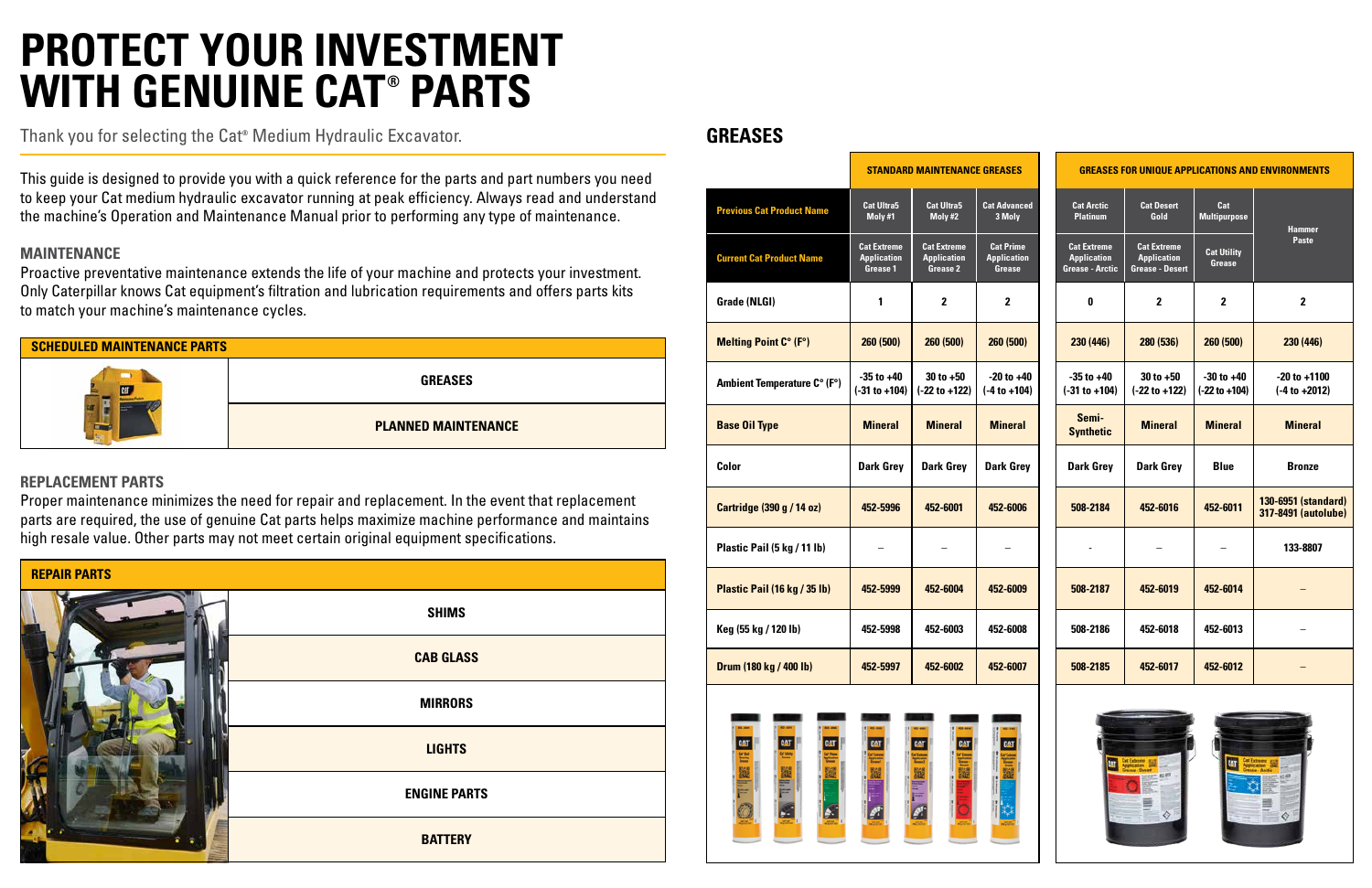|                                       |                                          |                                                        | <b>WHEN NEEDED</b>        |                                    |                                    |                                 |                                    |                             |                                 |                                    |                |                                                 |                                   |                                                               |  |  |
|---------------------------------------|------------------------------------------|--------------------------------------------------------|---------------------------|------------------------------------|------------------------------------|---------------------------------|------------------------------------|-----------------------------|---------------------------------|------------------------------------|----------------|-------------------------------------------------|-----------------------------------|---------------------------------------------------------------|--|--|
| <b>HYDRAULIC</b><br><b>EXCAVATORS</b> |                                          | <b>Engine</b><br><b>Air Filter</b><br><b>Crankcase</b> |                           |                                    | <b>Cabin Air</b>                   |                                 | <b>AC Receiver</b><br><b>Dryer</b> | Lubricate<br><b>Machine</b> |                                 | <b>Hydraulic Oil/Filter Change</b> |                |                                                 |                                   | <b>Drive Chain Oil</b>                                        |  |  |
| <b>Sales</b><br><b>Model</b>          | <b>Serial</b><br><b>Number</b><br>Prefix | <b>Breather</b><br><b>Element</b>                      | Primary<br><b>Element</b> | <b>Secondary</b><br><b>Element</b> | <b>Fresh Air</b><br><b>Element</b> | Recirculating<br><b>Element</b> | <b>Accumulator</b><br>Group        | <b>Grease Adv</b><br>3Moly  | <b>Filter</b><br><b>Element</b> | <b>Seal</b><br>(Housing)           | Seal<br>(Plug) | Oil Quantity -<br>Liter (Gallon)<br>Hydo Adv 10 | <b>Breather</b><br><b>Element</b> | Oil Quantity -<br>Liter (Gallon)<br><b>TDTO-TMS</b><br>(each) |  |  |
| 320GC                                 | DKJ                                      | 339-1048                                               | 479-8989                  | 479-8991                           | 488-6446                           | 500-0957                        | 176-1902                           | 452-6006                    | 491-5241                        | 145-3576                           | 175-6176       | 240(63)                                         | 522-1451                          | 6(1.6)                                                        |  |  |
| 320                                   | <b>ZBN</b>                               | 339-1048                                               | 479-8989                  | 479-8991                           | 488-6446                           | 500-0957                        | 176-1902                           | 452-6006                    | 491-5241                        | 145-3576                           | 175-6176       | 240(63)                                         | 522-1451                          | 6(1.6)                                                        |  |  |
| 323                                   | YBL                                      | 339-1048                                               | 479-8989                  | 479-8991                           | 488-6446                           | 500-0957                        | 176-1902                           | 452-6006                    | 491-5241                        | 145-3576                           | 175-6176       | 240(63)                                         | 522-1451                          | 6(1.6)                                                        |  |  |
|                                       | RAZ                                      | $\hspace{0.1mm}$                                       | 479-8989                  | 479-8991                           | 488-6446                           | 500-0957                        | 176-1902                           | 452-6006                    | 491-5241                        | 145-3576                           | 175-6176       | 240(63)                                         | 522-1451                          | 6(1.6)                                                        |  |  |

|                                       |                                                 | <b>EVERY 500 HOURS</b>                     |                                                     |                                     |                           | EVERY 1,000 HOURS                  |                                   |                                  |                                 |                                                            | <b>EVERY 2,000 HOURS</b>  |                             |                             |                                  |                                 |                                                            |                           |                             |                           |                                  |                                 |
|---------------------------------------|-------------------------------------------------|--------------------------------------------|-----------------------------------------------------|-------------------------------------|---------------------------|------------------------------------|-----------------------------------|----------------------------------|---------------------------------|------------------------------------------------------------|---------------------------|-----------------------------|-----------------------------|----------------------------------|---------------------------------|------------------------------------------------------------|---------------------------|-----------------------------|---------------------------|----------------------------------|---------------------------------|
| <b>HYDRAULIC</b><br><b>EXCAVATORS</b> |                                                 | <b>Engine Oil/</b><br><b>Filter Change</b> |                                                     | <b>Fuel Filter</b><br><b>Change</b> |                           | <b>Lubricate</b><br><b>Machine</b> | <b>Hydraulic</b><br><b>Tank</b>   | <b>Water</b><br><b>Separator</b> | <b>Engine Oil/Filter Change</b> |                                                            | <b>Fuel Filter Change</b> |                             | Lubricate<br><b>Machine</b> | <b>Belt</b>                      | <b>Engine Oil/Filter Change</b> |                                                            | <b>Air Filter</b>         |                             | <b>Fuel Filter Change</b> |                                  | <b>Filter</b>                   |
| <b>Sales</b><br><b>Model</b>          | <b>Serial</b><br><b>Number</b><br><b>Prefix</b> | <b>Filter</b>                              | Oil Quantity -<br>Liter (Gallon)<br><b>DEO-ULS™</b> | In-line<br><b>Element</b>           | Primary<br><b>Element</b> | Grease<br><b>Adv 3Moly</b>         | <b>Breather</b><br><b>Element</b> | <b>Element</b>                   | <b>Filter</b><br><b>Element</b> | Oil Quantity -<br><b>Liter (Gallon)</b><br><b>DEO-ULS™</b> | In-line<br><b>Element</b> | Secondary<br><b>Element</b> | Grease<br>Adv 3Moly         | <b>Serpentine</b><br><b>Belt</b> | <b>Filter</b>                   | <b>Oil Quantity -</b><br>Liter (Gallon)<br><b>DEO-ULS™</b> | Primary<br><b>Element</b> | Secondary<br><b>Element</b> | In-line<br><b>Element</b> | <b>Primary</b><br><b>Element</b> | <b>Fumes</b><br><b>Disposal</b> |
| 320GC                                 | <b>DKJ</b>                                      | 322-3155                                   | 15(4)                                               | 421-9625                            | 360-8960                  | 452-6006                           | 339-1048                          | 438-5386                         | 322-3155                        | 15(4)                                                      | 421-9625                  | 360-8960                    | 452-6006                    | 289-2358                         | 322-3155                        | 15(4)                                                      | 479-8989                  | 479-8991                    | 421-9625                  | 360-8960                         | 339-1048                        |
| 320                                   | <b>ZBN</b>                                      | 322-3155                                   | 15(4)                                               | 421-9625                            | 360-8960                  | 452-6006                           | 339-1048                          | 438-5386                         | 322-3155                        | 15(4)                                                      | 421-9625                  | 360-8960                    | 452-6006                    | 289-2358                         | 322-3155                        | 15(4)                                                      | 479-8989                  | 479-8991                    | 421-9625                  | 360-8960                         | 339-1048                        |
| 323                                   | YBL                                             | 322-3155                                   | 15(4)                                               | 421-9625                            | 360-8960                  | 452-6006                           | 339-1048                          | 438-5386                         | 322-3155                        | 15(4)                                                      | 421-9625                  | 360-8960                    | 452-6006                    | 350-8742                         | 322-3155                        | 15(4)                                                      | 479-8989                  | 479-8991                    | 421-9625                  | 360-8960                         | 339-1048                        |
|                                       | <b>RAZ</b>                                      | 322-3155                                   | 15(4)                                               | $\sim$                              | 360-8960                  | 452-6006                           | $-$                               | 479-4131                         | 322-3155                        | 15(4)                                                      | $\overline{\phantom{0}}$  | 360-8960                    | 452-6006                    | 350-8742                         | 322-3155                        | 15(4)                                                      | 479-8989                  | 479-8991                    | $\overline{\phantom{0}}$  | 360-8960                         |                                 |

#### **PLANNED MAINTENANCE**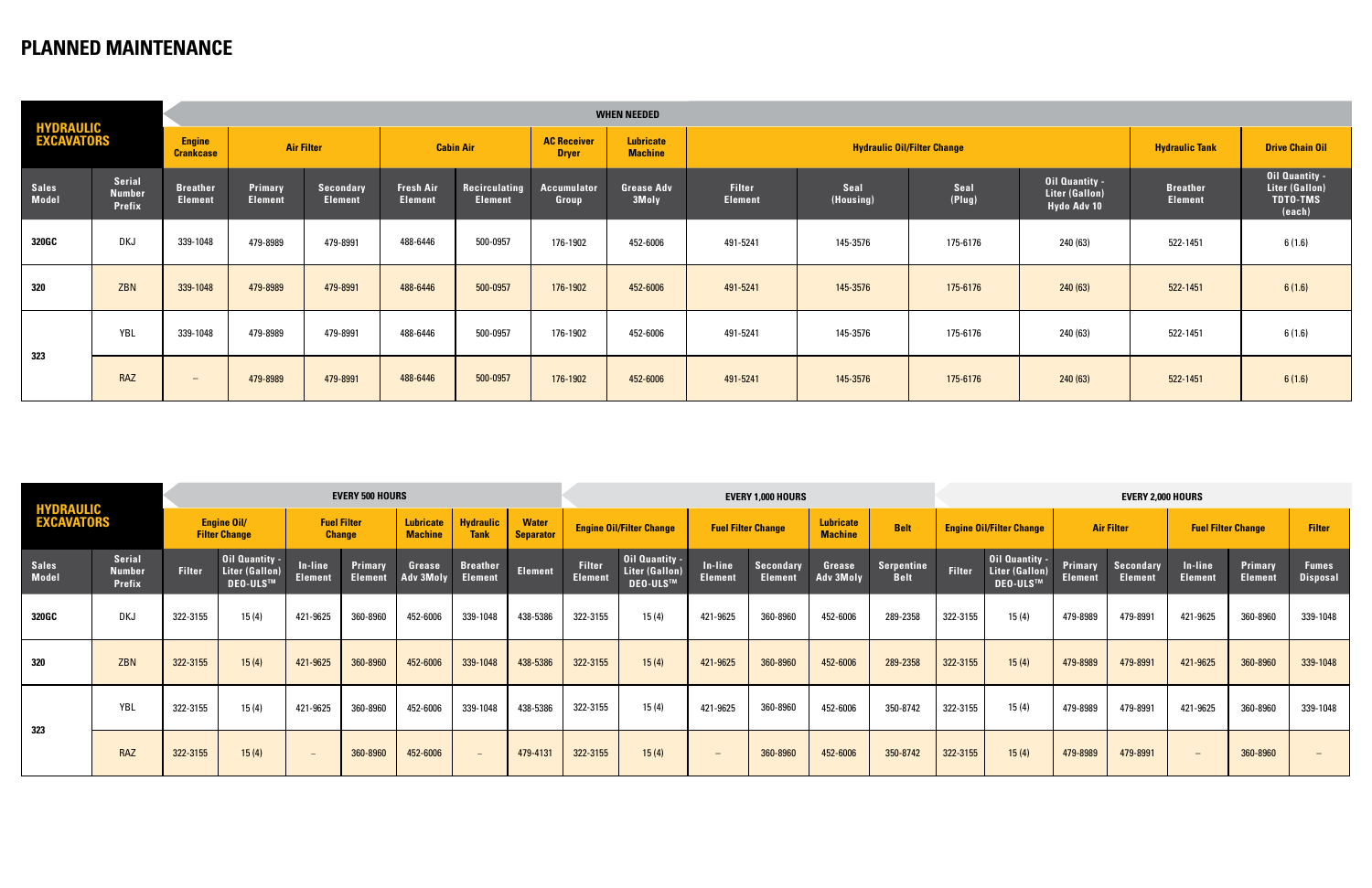#### **CAB GLASS**

#### **MIRRORS**

| Description |
|-------------|
|-------------|



### **LIGHTS**

| <b>Description</b>           | <b>Part Number</b> |
|------------------------------|--------------------|
| <b>Left Rear Glass</b>       | 486-5426           |
| <b>Right Side Glass</b>      | 486-5427           |
| <b>Rear Cab Glass</b>        | 516-4875           |
| <b>Front Upper Glass</b>     | 486-5450           |
| <b>Front Lower Glass</b>     | 491-7724           |
| <b>One-Piece Front Glass</b> | 486-5437           |
| <b>Cab Door Glass</b>        | 538-8843           |
| <b>Ceiling Cab Glass</b>     | 489-3972           |





| <b>Description</b>                            | <b>Part Number</b> |
|-----------------------------------------------|--------------------|
| Mirror                                        | 394-9460           |
| <b>Mirror (ISO5006 for use without Guard)</b> | 327-6552           |

| <b>Part Number</b> |
|--------------------|
| 524-8521           |
| 524-8522           |
| 526-4904           |
| 526-4905           |

| <b>Description</b>              | <b>Part Number</b> |
|---------------------------------|--------------------|
| 850 LM Wide                     | 524-8521           |
| 1200 LM Wide                    | 524-8522           |
| 850 LM Wide/Set Bracket         | 526-4904           |
| <b>1200 LM Wide/Set Bracket</b> | 526-4905           |

| <b>Description</b>          | <b>Part Number</b> |
|-----------------------------|--------------------|
| PT1 (PIN OD 90) 0.5 mm      | 308-8775           |
| PT1 (PIN OD 90) 1.0 mm      | 308-8776           |
| PT1 (PIN OD 90) 2.0 mm      | 308-8777           |
| PT1 (PIN OD 90) 2.0 mm      | 212-2838           |
| PT2-PT12 (PIN OD 70) 0.5 mm | 133-2424           |
| PT2-PT12 (PIN OD 70) 1.0 mm | 093-0086           |
| PT2-PT12 (PIN OD 70) 2.0 mm | 093-0118           |
| PT2-PT12 (PIN OD 70) 2.0 mm | 166-1482           |
| PT2-PT12 (PIN OD 80) 0.5 mm | 133-2425           |
| PT2-PT12 (PIN OD 80) 1.0 mm | 093-0083           |
| PT2-PT12 (PIN OD 80) 2.0 mm | 093-0115           |
| PT2-PT12 (PIN OD 80) 2.0 mm | 166-1486           |
| PT2-PT12 (PIN OD 90) 0.5 mm | 113-2127           |
| PT2-PT12 (PIN OD 90) 1.0 mm | 093-0084           |
| PT2-PT12 (PIN OD 90) 2.0 mm | 093-0116           |
| PT2-PT12 (PIN OD 90) 2.0 mm | 166-1487           |

#### **SHIMS**